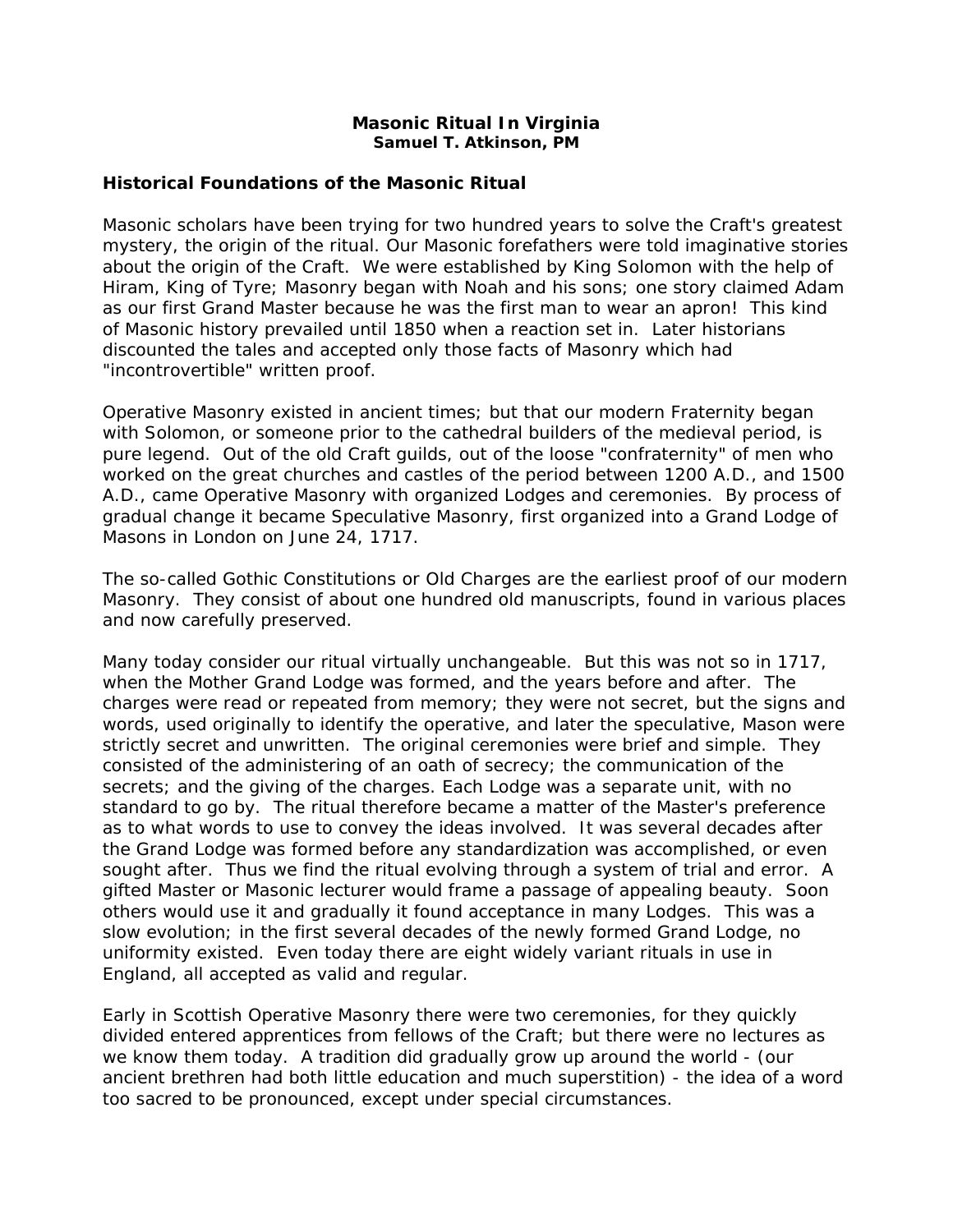The evolution of the Master's degree resulted from the introduction and assimilation of the Hiramic Legend into the Master's degree. The origin of the story of Hiram, the Widow's Son, is as great a mystery as anything in Masonry. We know that miracle plays, religious dramas, and tales of folklore were commonplace from the Middle Ages. The story of Hiram developed over a couple of centuries. It may have been referred to in Lodge ceremonies for half a century before 1717. In 1723, Dr. Anderson makes no mention of it whatsoever in his Constitutions. But in 1738, the revised edition refers to the "sudden death of their dear Master Hiram Abiff, who they recently interr'd in the Lodge near the Temple, according to ancient usage."

Where the legend came from no one knows. Hiram is mentioned in the Bible in I Kings and II Chronicles. He was also mentioned in the Cooke Manuscript of 1410. But the Graham Manuscript, discovered in 1936 and dated 1726, and filled with Masonic ritual, tells of the legend of Noah. A valuable secret died with Noah. His three sons, Shem, Ham, and Japheth supposed that Noah had carried it with him into the grave and determined to exhume the body, "agreeing beforehand that if they did not find the very thing itself, the first thing they found was to be to them as a secret. They found nothing in the grave except a dead body; when they gripped the finger it came away, and so with the wrist and the elbow. They then reared up the dead body, supporting it by setting foot to foot, knee to knee, breast to breast, cheek to cheek, and hand to back. One said there is yet marrow in this bone and the second said but a dry bone and the third said it stinketh."

While we are not able to fully account for the adoption of the Hiramic Legend, we can, with certainty, state that our Masonry and our ritual came from:

The Grand Lodge of England - 1717-1753

The Grand Lodge of the "Antients" - 1753-1813

The Grand Lodge of the "Moderns" - 1753-1813

The United Grand Lodge - 1813 and on

The Grand Lodge of Ireland - 1724 and on

The Grand Lodge of Scotland - 1736 and on

The ritual of the original Grand Lodge changed as it flowed, through many years after 1717. The Grand Lodges of "Antients" and "Moderns" both made alterations in the ritual so that rival members of each body found it impossible to make themselves known Masonically in the other. Members of Lodges subordinate to these Grand Lodges came to this country to form themselves into Lodges without warrant or charter. A dozen men, bringing what they remembered of the ritual they heard when "made", would naturally include in their ritual a little of one original source, some phrases from another beginning, a paragraph from a third wellspring, and so on.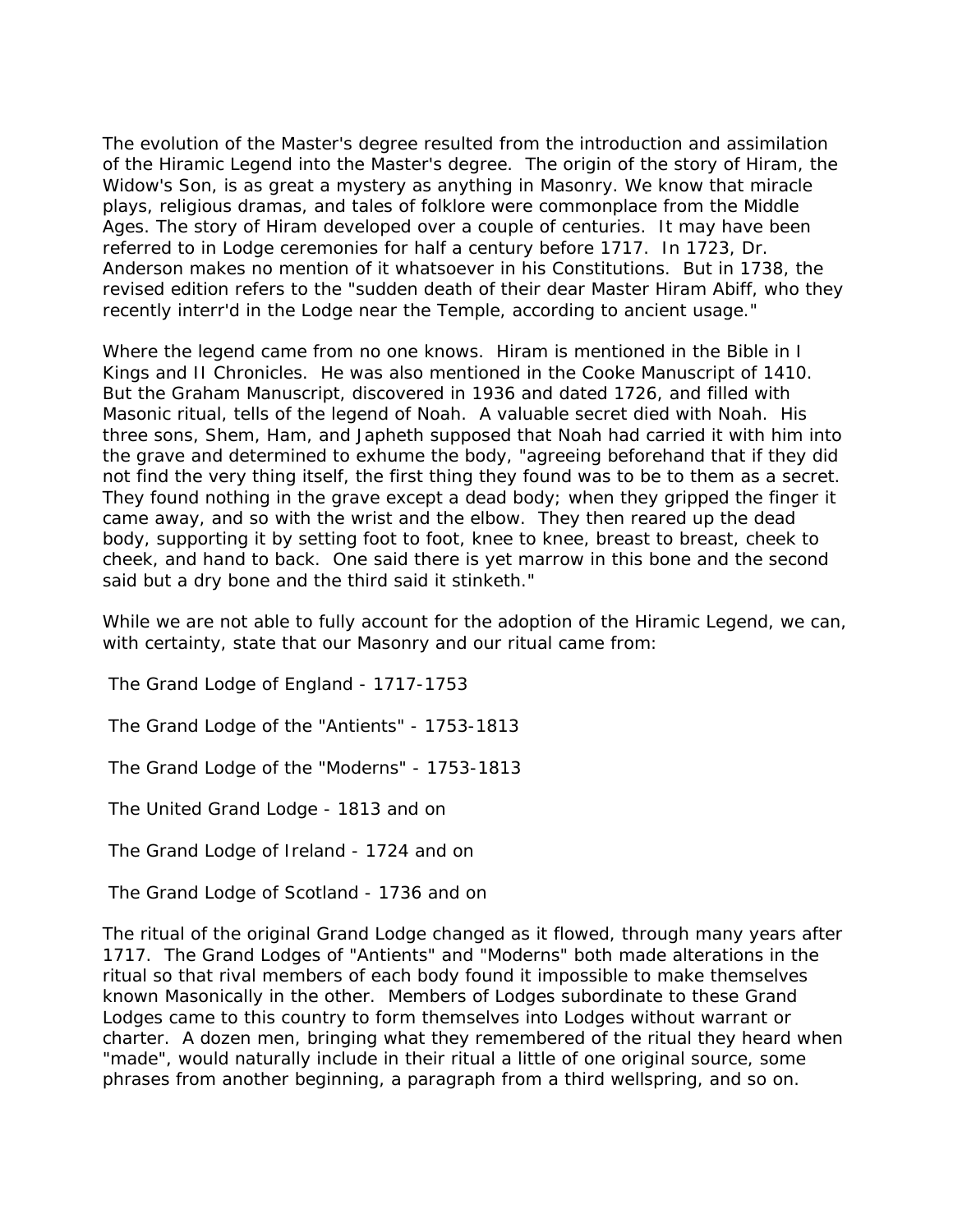The Mother Grand Lodge ritual was not the ritual of the United Grand Lodge which came into existence in 1813, when the two parts of the original Mother Grand Lodge again came together. The United Grand Lodge formed its ritual from the best of the divergent rituals of the "Antients" and the "Moderns".

From four primary sources of American ritual, in one way or another all American Jurisdictions, in part at least, received their "work". These sources include Massachusetts, which at first sent forth what must have been at least an approximation of the work of the original Mother Grand Lodge, though her ritual today is derived from both "Moderns" and "Antients"; Pennsylvania and Virginia, both giving forth individual variants of a combination of "Modern" and "Antients"; and North Carolina, almost purely "Modern".

In 1915 Dean Roscoe Pound showed how various were the next groups of States which received their rituals from the first four American sources. He averred that Maine derived from Massachusetts; Vermont from the Grand Lodge of the "Antients" in Massachusetts before the fusion; Ohio from Massachusetts, from Connecticut, a strictly "Modern" ritual, and from Pennsylvania; Indiana from Ohio and Kentucky, the latter representing Virginia after the fusion; Michigan from the "Antient" Grand Lodge of Canada and from New York; Kentucky from Virginia; Tennessee from North Carolina, from South Carolina, and from Tennessee; Louisiana from South Carolina, Pennsylvania, and France; Florida from Georgia and South Carolina; Missouri from Pennsylvania and Tennessee; Illinois from Kentucky; and the District of Columbia from Maryland, Massachusetts, and Virginia.

There have been certain unifying influences: The Baltimore Convention of 1843; the work of Rob Morris and his Conservators, which despite the chilly reception by many Grand Jurisdictions, undoubtedly left its impression on the American ritual; the work of Thomas Smith Webb and Jeremy Cross, plainly evident in the esoteric paragraphs printed in many State monitors and manuals; and the honest desire and efforts of many Grand Lodges, through District Deputies, Grand Lecturers, Schools of Instruction, similar instruction, and similar machinery, to preserve what they have in its supposedly ancient perfection. By the time the latter forces were in operation, the ritual was more or less fixed.

Because of the reverence of the average Mason for what he is taught, and his fierce resentment of any material change in that which he learns, rituals and degree forms, ceremonies and practices, usages and customs, continue to be what he believes them to have been "from time immemorial" even when sober fact shows that in all probability they have an antiquity of less than two hundred years.

The catechism forms of lectures came to this country with Freemasonry. The system originated by Anderson was revised by many including William Preston, who suggested, if he did not teach, the esoteric parts of the "work" by illustrations of symbols and emblems, depicted on carpets. The Prestonian work was largely spread in this country by Thomas Smith Webb, who published his first "Freemason's Monitor" in 1797. Almost every jurisdiction, except Pennsylvania, adopted some or all of Smith's modifications of Preston.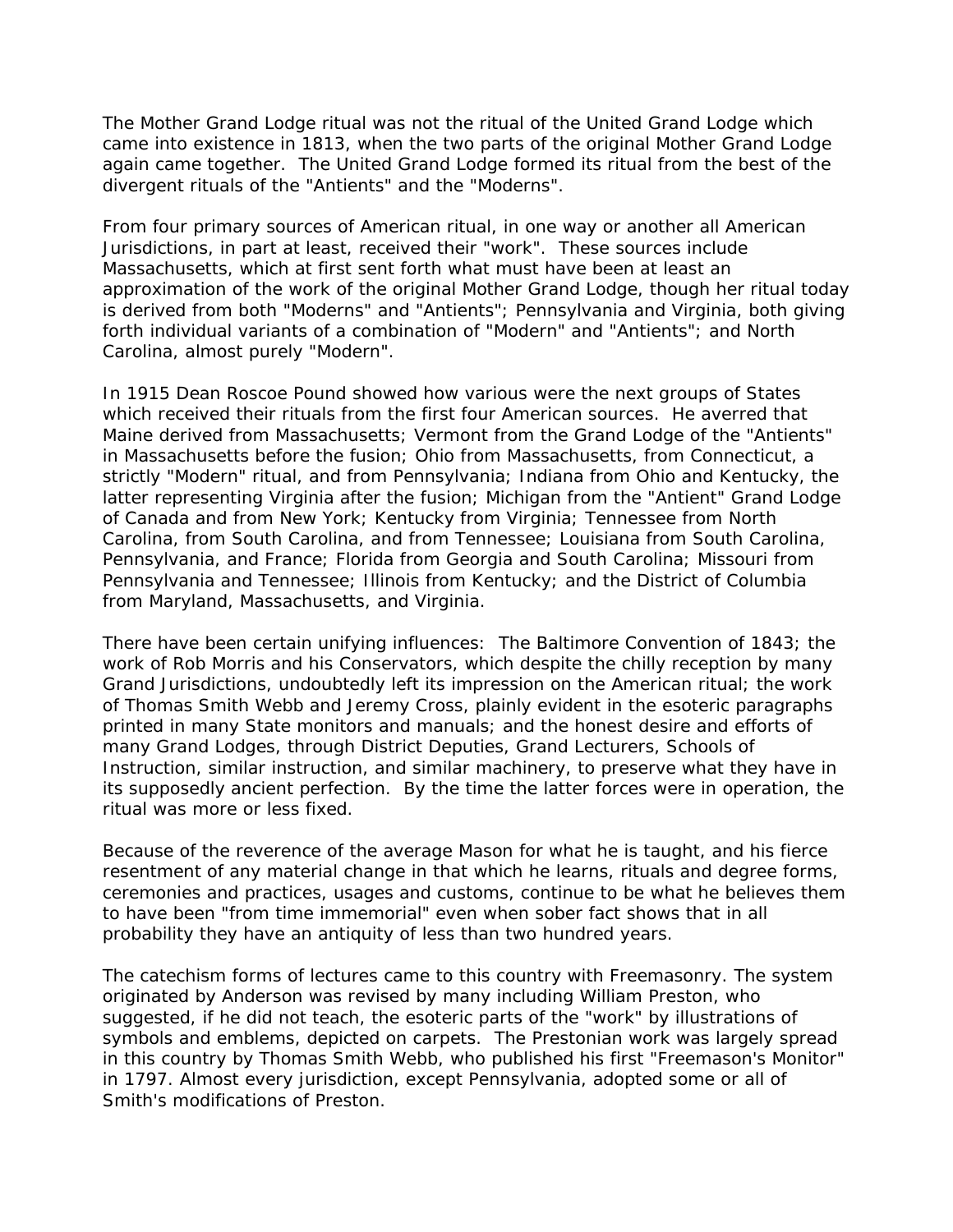A joint report recommending the adoption of the Webb lectures to the Grand Lodges of Massachusetts and New Hampshire, in 1806, stated, "In the three degrees every master of a Lodge should be indulged with the liberty of adopting historical details, and the personification of the passing scene, as most agreeable to himself, his supporting officers, and assisting the Lodge."

On the defensive in the aftermath of the Morgan Affair (1826), the Fraternity was obliged carefully to guard against cowans and eavesdroppers. Evidence of membership of a would-be visitor was critically tested. Under such conditions, the lack of uniformity of Masonic work among the several Grand Lodges, or even among Lodges in the same State, was a formidable obstacle to fraternal intercourse. It was thought that possible relief from these conditions might be found in uniformity of the lectures. Identification of the members could thus be more readily made, and Lodges could discontinue turning away visitors, among whom many must have been in good standing, even if unable to prove themselves as such.

The Baltimore Convention, held May 8-17, 1843, attempted to agree on a mode of work so that the Masonic ritual might become uniform throughout the nation. On the opening day of the Convention, which was called to address these and associated issues, Dr. John Dove, Grand Secretary of the Grand Lodge of Virginia, was elected president. In the agenda adopted was a statement declaring the objects and purposes of the Convention to be the promotion of uniformity of Masonic work and the recommendations of such measures as should tend to elevate the Order to its due degree of respect throughout the world at large.

To accomplish its objectives, four Committees were appointed:

- 1. On the work and lectures in conferring the degrees.
- 2. On the funeral service.
- 3. On the ceremonies of Consecration and Installation.
- 4. On Masonic jurisprudence.

The Committee on the Work and Lectures in Conferring the Degrees consisted of Dr. Dove as Chairman, and four others. Within the Committee, we are told, a "satisfactory degree of uniformity existed", except for one member. In a letter written twenty years after the Convention, Charles W. Moore, a member of the Committee, said, "The work and lectures of the first three degrees, as adopted and authorized by the Baltimore Convention, in 1843, were, with a few unimportant verbal exceptions, literally as they were originally compiled by Brother Thomas Smith Webb, about the close of the century, and as they were subsequently taught during his lifetime.

The only change of consequence was in the due guards of the second and third degrees, which were changed and made to conform to that of the first degree in position and explanation. This was analogically correct."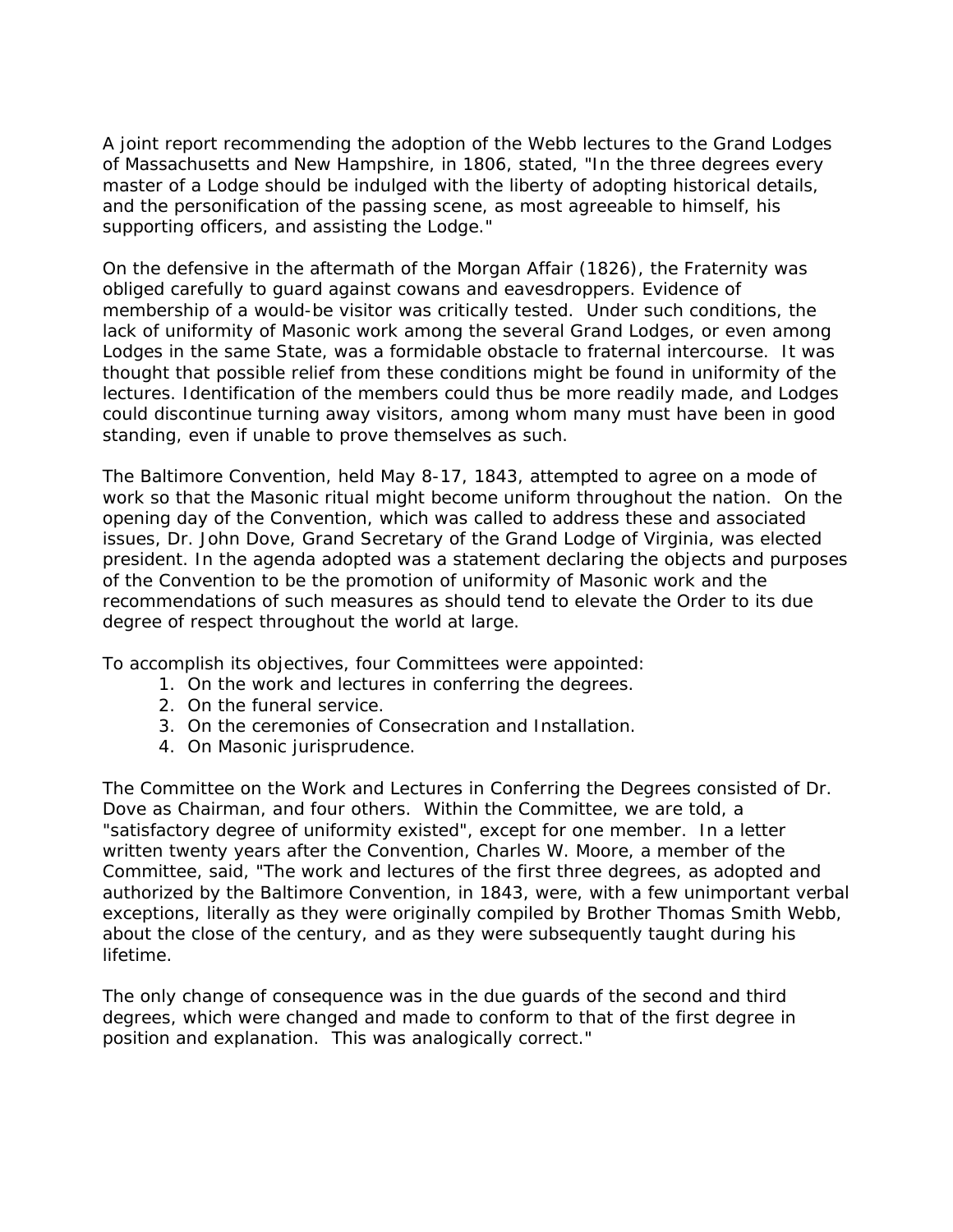# **Virginia's Ritual in the First Hundred Years (1776-1875)**

Organization of the Grand Lodge of Virginia as America's first independent Grand Lodge occurred in 1777 and 1778. The diverse origins of these Lodges set the basis for the evolution of the ritual in Virginia:

| Lodge            | Name, Location   | Origin of Ritual   |
|------------------|------------------|--------------------|
| <b>Norfolk</b>   | Norfolk, England | (Moderns) Scotland |
| Port Royal       | Port Royal       | Scotland           |
| Blandford        | Petersburg       | Scotland           |
| Fredericksburg   | Fredericksburg   | Scotland           |
| St. Tammany      | Hampton          | England (Moderns)  |
| Williamsburg     | Williamsburg     | England (Moderns)  |
| <b>Botetourt</b> | Fredericksburg   | England (Moderns)  |
| Gloucester       | Fredericksburg   | England (Moderns)  |
| Cabin Point      | Cabin Point      | North Carolina     |
| York             | Yorktown         | England (Moderns)  |

Subsequent to the forming of the Grand Lodge of Virginia several other Lodges, with existing foreign charters, were chartered. In addition, several new Lodges were instituted. The origin of these Lodges of the first ten years of the Grand Lodge added to the original Lodges, resulted in the merger from which our ritual began.

| Lodge                   | Name, Location   | Origin of Ritual |
|-------------------------|------------------|------------------|
| Richmond                | Richmond         | Virginia         |
| North Hampton           | North Hampton    | Virginia         |
| Kempsville              | Kempsville       | Virginia         |
| Staunton                | Staunton         | Virginia         |
| Manchester              | Manchester       | Virginia         |
| Petersburg              | Petersburg       | Virginia         |
| Portsmouth              | Portsmouth       | France           |
| Charlotte               | Charlotte        | Virginia         |
| <b>Smithfield Union</b> | Smithfield       | Virginia         |
| Richmond Randolph       | Richmond         | Virginia         |
| Scottsville             | Scottsville      | Virginia         |
| <b>Baltimore Union</b>  | <b>Baltimore</b> | Virginia         |
| Alexandria              | Alexandria       | Pennsylvania     |

The Grand Lodge first addressed the ritual in 1786: ". . . considering the diffused situation of the Craft in this State, was pleased to delegate to all Lodges the power of raising to the degrees of Fellow Craft and Master, though in Europe and in large cities that power is solely confined to the Grand Lodge." Thus, at least twenty versions of the ritual were authorized by this action.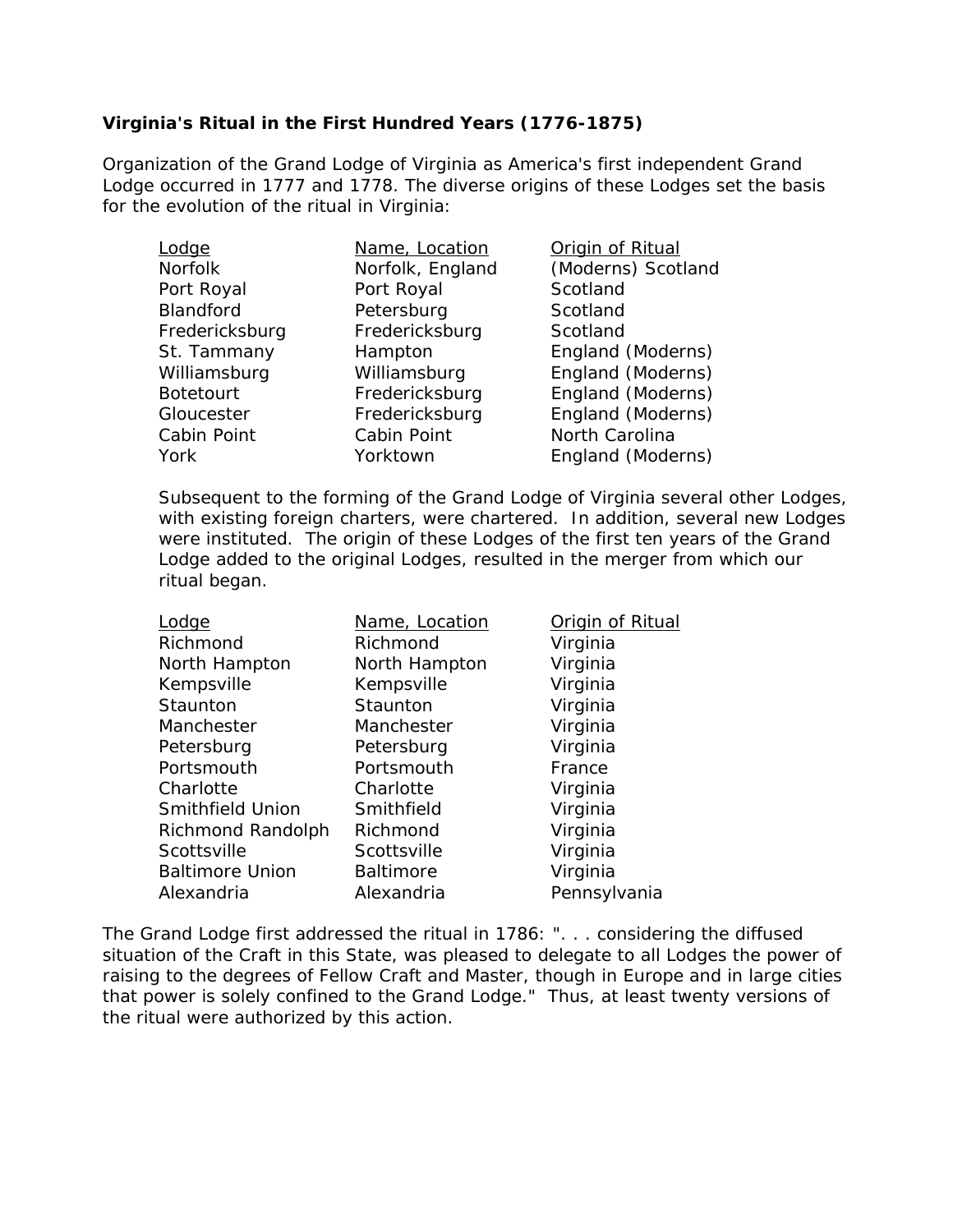On November 12, 1791, the Masters and Wardens met ". . . in order to consider of and adopt a uniform mode of working to be observed by all Lodges under this jurisdiction . . ." The results of this meeting are recorded in the minutes as "The Grand Lodge took under consideration the business for investigating and establishing certain rules and regulations to be engraved on the hearts of all present, but not proper to be committed to writing."

The Grand Lodge was convened for the purpose of laying the foundation stone of the bridge to be erected over Shockoe Creek, on the 13th day of June 1795. However, the interesting event which occurred is contained in the Proceedings: "In ample form the Grand Lodge was opened in the first degree of Masonry . . ." This is the first indication as to the exact degree on which any session of Grand Lodge had been conducted.

Grand Lodge Inspectors (now called District Deputies) were directed ". . . not only to report on the proceedings of those Lodges, but also to instruct the officers of each Lodge in the proper mode of working, in order that a uniform method may be established throughout this jurisdiction" at the 1796 session of Grand Lodge. Here we note the first written indication of the encouragement of the Grand Lodge towards a standardized ritual.

The requirement for an examination in open Lodge ". . . in the degree from which he is to be advanced . . ." was approved by Grand Lodge in 1798. The resolution further required that a condition of his advancement would be the majority ballot of those present.

The year 1800 heralded the beginning of the Committee on Work. The resolution directed the Grand Master to appoint "..some expert Masons, not less than five in number, who, after having conferred together, and agreed upon the mode of working, which, in their judgments, shall conform with the ancient usages of masonry, shall appoint one of their body . . . to exemplify the same, in open Lodge, in the three degrees of masonry." This resolution's stated purpose was to promote uniformity of working in the different subordinate Lodges.

The Grand Lodge of Virginia voted in 1800 against the establishment of a National Grand Lodge. However, it did recommend that a convention be held every three years in Washington ". . . for recommending a uniform mode of carrying on the great work of the Craft, in the different degrees of Entered Apprentice, Fellow Craft, and Master Mason."

The committee approved in 1800 reported to the Grand Lodge in 1801 that they had been unable to agree "owing to the incalculable difficulties, arising from a prepossession in favor of the mode each member has been accustomed to . . ." The committee proposed an alternative method. At each Grand Lodge Session the Grand Master would exemplify in open Lodge the third degree', the Deputy Grand Master the second degree, and the Senior Warden the first degree. The resolution passed. The Grand Lodge session of 1802 first complied with this resolution.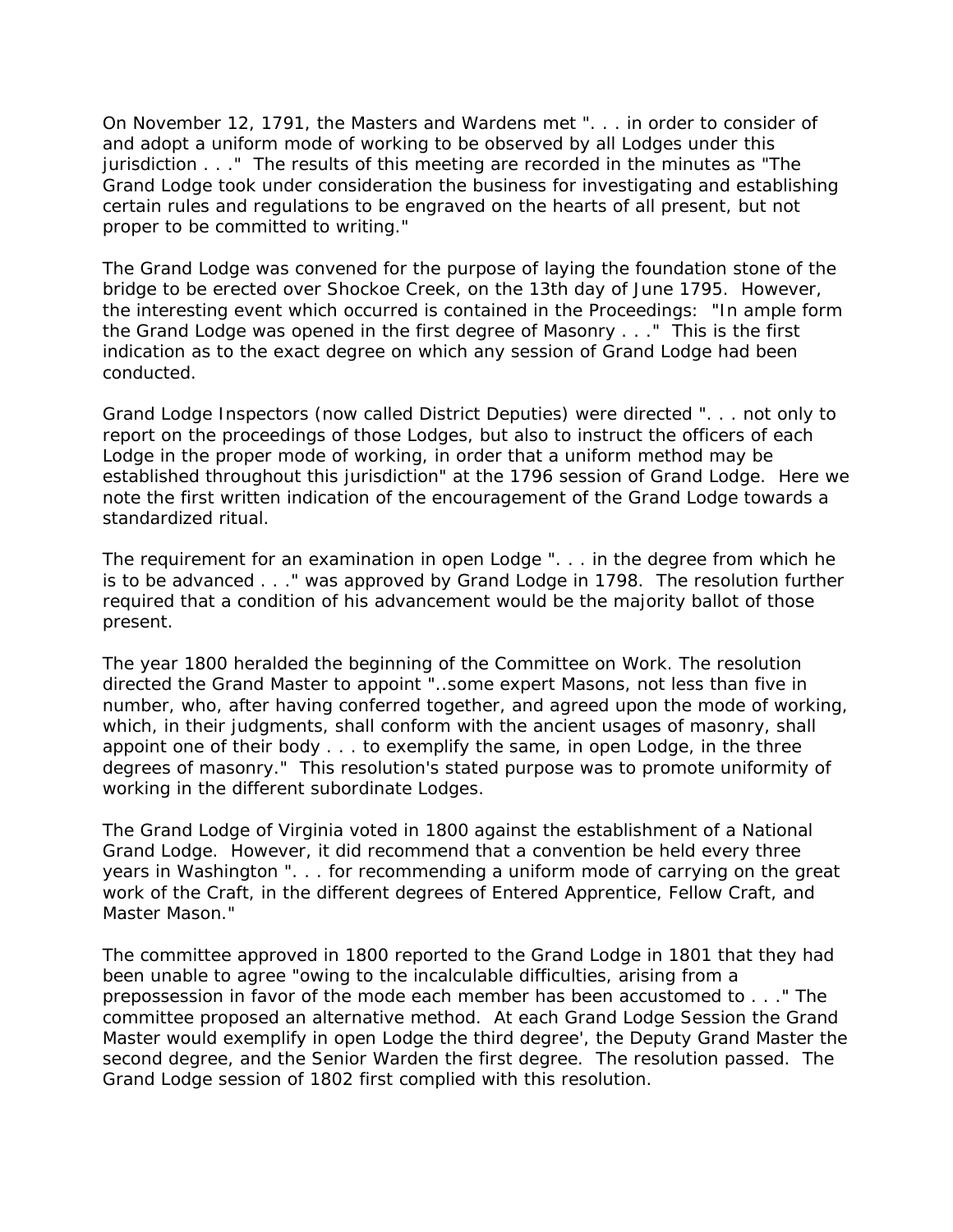The Grand Lodge officers continued to exemplify the degrees in open Grand Lodge until the resolution was eliminated by act of Grand Lodge in 1804. The committee established in 1800 and eliminated in 1801, was again made part of Grand Lodge. However, the new committee was required only to exemplify the three degrees at a time and place of convenience and 'such brothers as choose will attend the said exemplification."

The regularity of the several lectures in the early years of Masonry in Virginia, appears questionable. The resolution of 1806 attests to this fact. In that resolution it was declared, "That it be, and is hereby specially recommended to the subordinate Lodges, an injunction on the Master, or presiding officer, at two, at least, or more specified regular meetings in the year, to give, or cause to be given, a lecture on each of the three degrees of Masonry.". The stated reason for this Grand Lodge action was that "the different subordinate Lodges are far from being expert in the mysteries of Masonry, which must no doubt be owing to the want of regular lectures in the different Lodges".

Failure of the District Deputies to make the necessary visits to assure the purity of the ritual caused the following resolution to be passed by the Grand Lodge in 1815: "That the first evening of every succeeding Grand Annual Communication, a committee of five members be appointed by the Grand Master, to be called the 'Working Committee', whose duty it shall be to attend on the second and third days of each Grand Annual Communication, to exemplify to any brother or brethren wishing it, the three degrees of Masonry." This appears as a resolution of clarification of a similar one passed by the Grand Lodge in 1804.

The appointment of one or more Grand Lecturers "for the purpose of disseminating among the brethren of the subordinate Lodges within the jurisdiction of the Grand Lodge, the mode of work now adopted . . ." was granted to the Grand Master in 1819. However, the Grand Lodge repealed this authority at the Grand Annual Communication in 1820.

In 1821 the Working Committee exemplified the three degrees in open Grand Lodge. After which the Grand Lodge passed a resolution that "the mode of working, as this night exemplified by the Working Committee, is the proper mode of working, and that it accordingly be recommended to the subordinate Lodges, for their adoption and that the District Deputy Grand Masters be requested to instruct them accordingly." Thus, the first Grand Lodge approval of a standard ritual in Virginia.

The first Grand Lecturer was elected in 1822 to ". . . visit such Lodges as may request his attendance. . . . " The filling of any vacancy occurring during recess being left to the Grand Master. James Cushman was then elected as the first Grand Lecturer of the Grand Lodge of Virginia.

The 1823 session of the Grand Lodge saw the abolishment of the position of Grand Lecturer. The subject of the ritual received very little attention for the next twenty years as almost nothing is mentioned in the annual Proceedings.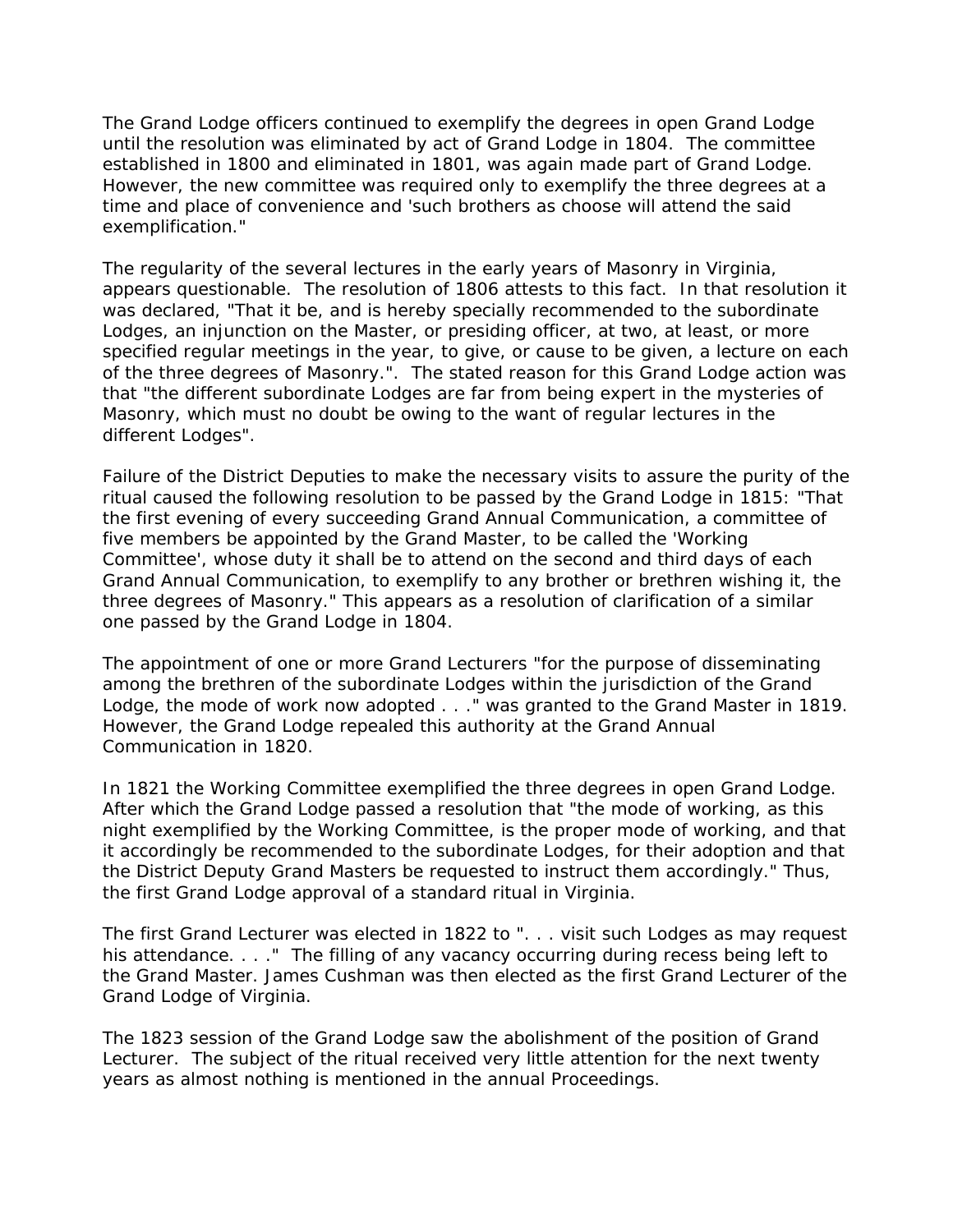In an effort to standardize the ritual, the Grand Lodge in 1840 passed a resolution "That a Working Committee, consisting of three residents of the City of Richmond, be appointed at this Grand Annual Communication whose duty it shall be to confer with each other at least as often as once a month, during the recess, and to exemplify their work at the next Grand Annual Communication, and the mode of work, when approved, shall be appointed by all the subordinate Lodges." In addition, in both 1841 and 1842 a resolution was passed by the Grand Lodge to establish the position of Grand Lecturer as an "appointed officer" of the Grand Lodge, "That the Grand Master be requested to appoint a suitable person to act as Grand Lecturer, whose duty it shall be to visit such Lodges as may request it, and for his services shall receive the voluntary contribution of such Lodges."

1841 also saw the passage of several other resolutions with regard to the ritual. "That hereafter the Subordinate Lodges under this jurisdiction be required to hold all sessions in the third degree, except for the purposes of working and lecturing in the First and Second Degrees." "That a Special Committee be appointed to prepare a work containing the Charges, Ceremonies of Institution, Funeral Service, and other forms adopted by this Grand Lodge for the government of the Subordinate Lodges, and report to the next Grand Annual Communication." "That a Grand Working Committee be appointed by the Grand Master, whose duty it shall be to exemplify their mode of work before Grand Lodge on the first night of each Grand Annual Communication."

In 1842 a convention was held at the request of the Grand Lodge of Alabama to consider the standardization of the ritual in the United States. However, due to a lack of representation of Grand Lodges, the convention recommended that each Grand Lodge appoint a Grand Lecturer to meet in Baltimore in 1843 to establish a standardized ritual.

The Virginia Grand Lecturer, James D. McCabe and the Grand Secretary, Dr. John Dove, reported to Grand Lodge on the 1842 convention and introduced a resolution "That this Grand Lodge appoint a skillful Brother as Special Grand Lecturer to attend and participate in the actions of the 1843 Baltimore Convention."

The Baltimore Convention was held in 1843 and was attended by Dr. Dove, Grand Secretary of the Grand Lodge of Virginia. A report on the Baltimore Convention is contained in a separate part of this paper.

Dr. Dove exemplified on the floor of the Grand Lodge in 1843, the ritual adopted by the Baltimore Convention. The Grand Lodge, by resolution, adopted this work as its standard ritual. Several other related resolutions were passed by the 1843 Grand Lodge. "That the Grand Master be empowered to appoint two or more, not exceeding four, brethren to act as Grand Lecturers." That the system of work and lectures agreed to by the Baltimore Convention, as exhibited in the Grand Lodge this evening, be adopted as the system of work and lectures for this Grand Lodge, and that the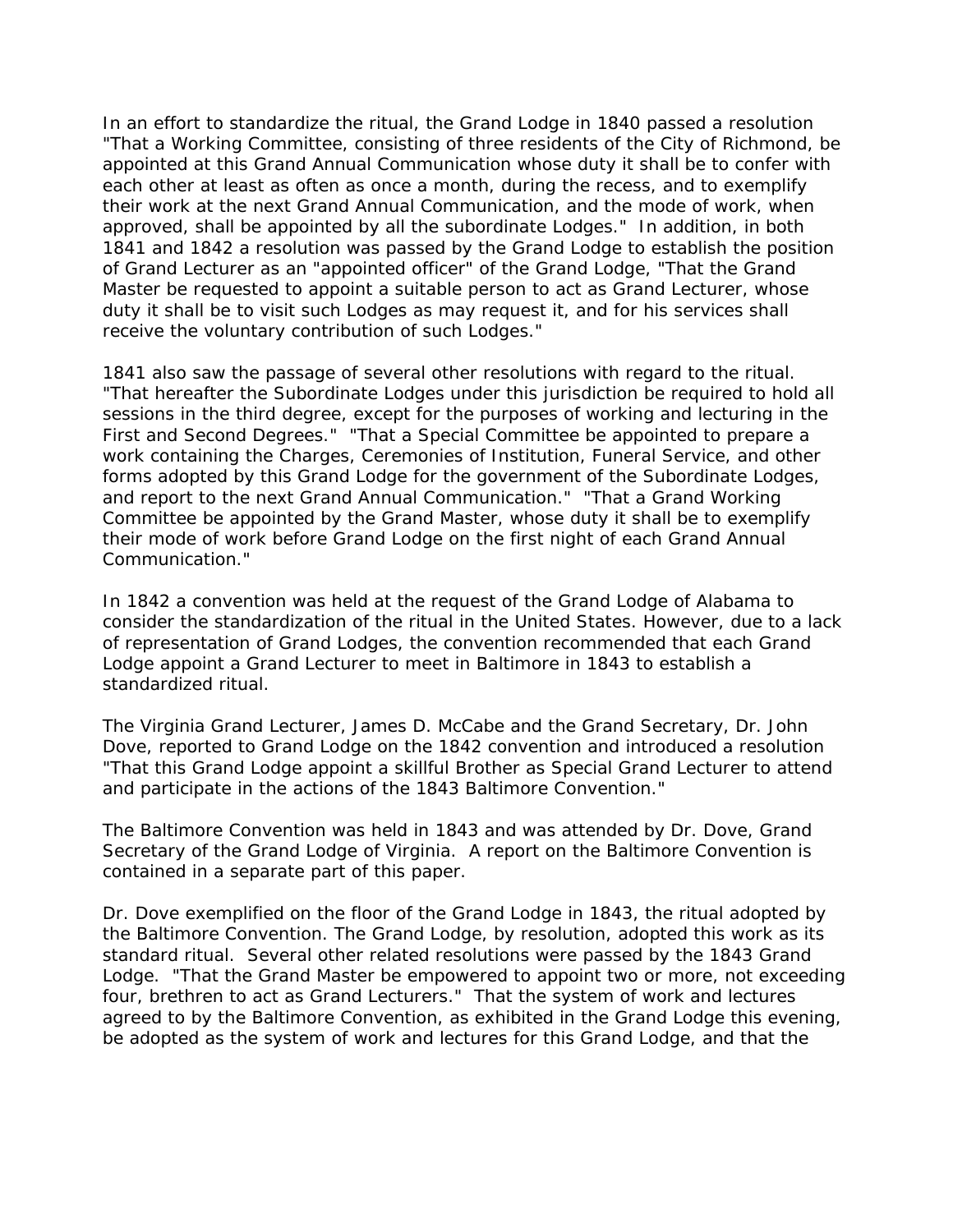several Subordinate Lodges within the same be instructed to abide thereby." The Grand Lodge disapproved use of the "Masonic Trestleboard" written by Charles W. Moore of Massachusetts. The Grand Master appointed two Grand Lecturers for the Eastern and Western Districts.

In 1844 Dr. Dove wrote the Text Book for the Grand Lodge of Virginia and at the 1844 Grand Lodge Session a special committee was appointed to examine it and make recommendations as to the sections to be adopted. Additionally, the 1844 Grand Lodge repealed the law requiring exemplification of the work on the first night of the Grand Annual Communication.

The Virginia Text Book written by Dr. Dove was approved at the 1845 Grand Annual Communication. The exemplification of the work on the first night of Grand Lodge was reestablished.

"That every subordinate Lodge under this jurisdiction shall be entitled to the services of the Grand Lecturer at least once in two years, upon defraying the actual expenses of the Grand Lecturer, while attending such Lodges, and going to and from the same." This resolution was accepted by the 1846 Grand Lodge.

The 1850 Grand Lodge session approved an increase in the size of the Grand Working Committee from two to five.

"The report of the Committee on the plan for a working Lodge was taken up, read, and considered, whereupon; Resolved, that the Special Grand Lodge Committee on Work, be considered and made custodians of the Ritual, as approved and adopted, until otherwise ordered by the Grand Lodge." This was a result of much disagreement on the ritual among the Committee on Work and the District Deputy Grand Masters and was the resolution to a disagreement which continued for the preceding several years. This resolution, which was passed in 1855, created what was termed "Vigilant Lodge".

In 1856 clarification of the "individual Mason" term was made. The Grand Lodge adopted the following resolution: "That the Grand Lodge hereby forbid the Subordinate Lodges from conferring any portion of any degree, except the Explanatory Lectures, upon more than one candidate at a time."

The questionable practice of more than one Grand Lecturer was brought to an end in 1859. Grand Lodge agreed, "That it is inexpedient to have more than one Grand Lecturer in the State of Virginia.", and in 1861 the Committee on Work was identified as the "Custodians of the Work" and was authorized to consist of five members.

The Grand Annual session in 1871 agreed, "That the Lodges in the several districts in this jurisdiction be and are hereby authorized to recommend, in the same manner and at the same time that the recommendations are made for the appointment of the District Deputy Grand Master, such skillful brother as they may deem fit to be appointed District Deputy Grand Lecturers for their respective Districts. That upon the said recommendation, the Grand Master with the advice of the same Grand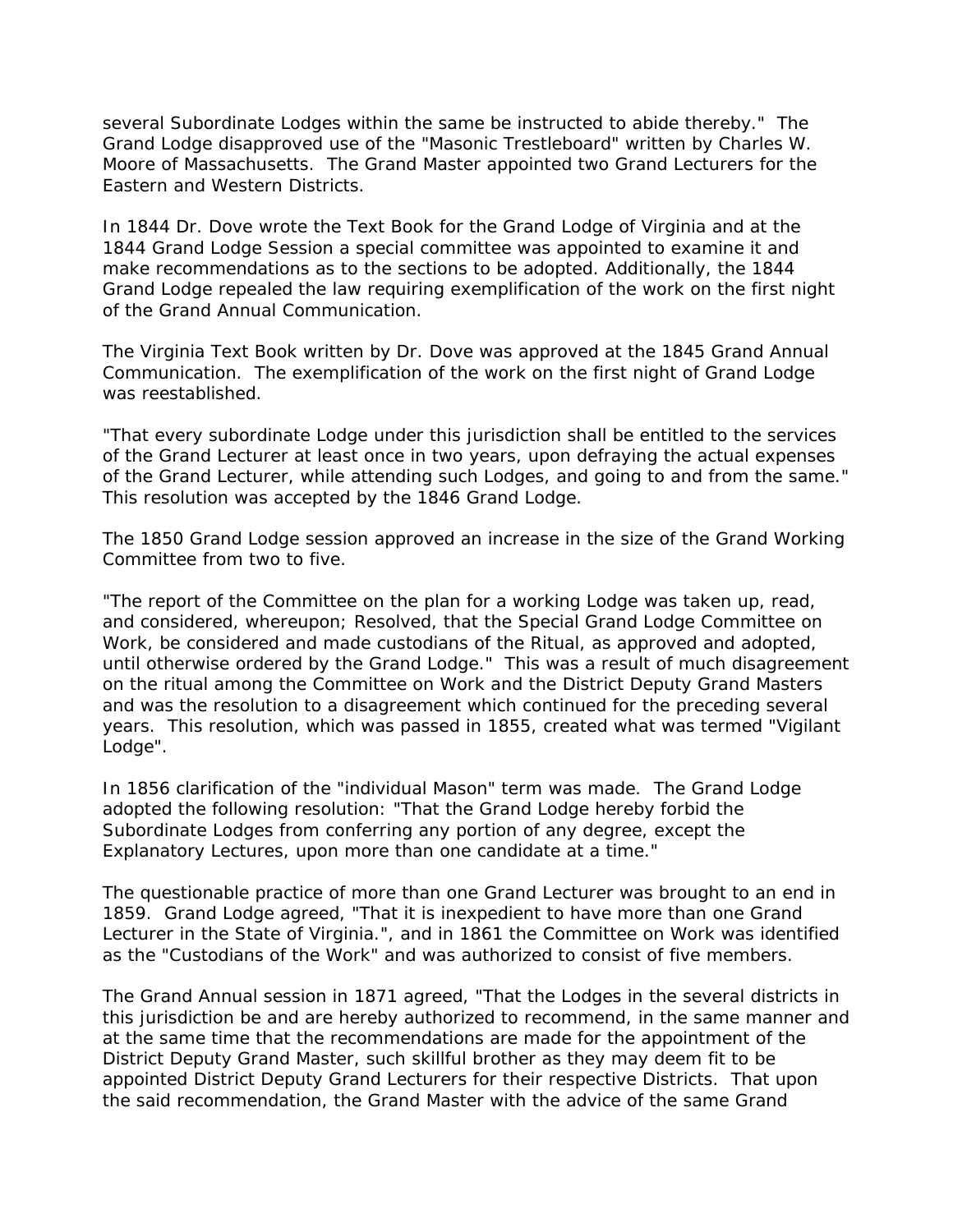Officers who advise him as to the office of District Deputy Grand Master, shall appoint at the same time the District Deputy Grand Masters are appointed, District Deputy Grand Lecturers for such Districts as may make recommendations therefor.

"That the said District Deputy Grand Lecturer shall be charged with, and held responsible for, the correctness of the work in his respective District; shall visit each Lodge at least once each year, and make a report of his visiting to the Grand Lodge; but shall be vested with none of the powers of the District Deputy Grand Master. Should any District fail to make recommendation of a suitable brother, the District Deputy Grand Master shall continue to supervise the work as heretofore. District Deputy Grand Lecturers shall be commissioned in the same manner as the District Deputy Grand Master, but no District Deputy Grand Lecturer shall proceed to execute the duties of his office until he shall have received a certificate from the Grand Lecturer of his proficiency in the work. The Grand Master is authorized, in vacation, to make appointments for any or all of the Districts, for the current year, without reference to the recommendations of the Lodges."

In 1872, a decision by the Grand Master "That the Grand Lodge regulation requiring of the District Deputy Grand Master a certificate that the officers named in the application for a Dispensation to form a new Lodge, 'are competent to superintend the work and confer the Degrees, including the lectures,' applies to the Wardens as well as the Masters."

"That it is contrary to Masonic Law and usage to require a Master Mason to be proficient in the Third Degree before he can be received into membership in a Lodge, consequently the enactment of a By-Law to that effect would be improper." This decision was rendered by the Grand Master in 1874.

# **Modern Masonic Ritual**

The Grand Master's report to the Grand Lodge in 1876 made it clear that it was necessary to provide some means to preserve the ritual and to devise a methodology whereby differences that might arise in the rendition of the ritual could be reconciled. His report laid a solid foundation for the allocation of responsibility to what we now term the Committee on Work and the Grand Lecturer.

In 1879 the Grand Lodge approved a resolution whereby on the third evening of every Grand Annual Communication a "Working Committee" was to be appointed by the Most Worshipful Grand Master. The duty of this committee was to attend on the second and third days of each Grand Annual Communication, or more often if required by the Grand Lodge, to exemplify to any Brethren wishing it the three Degrees of Masonry by actual work, giving the lectures in full, and, in addition, to exemplify the catechism through the first section of each degree that was required for the examination of candidates for advancement. This committee was also directed to function as the custodian of the work. Thus the precedent was set whereby the Grand Lodge at various times in the future adjusted the size and directed the activities of this committee.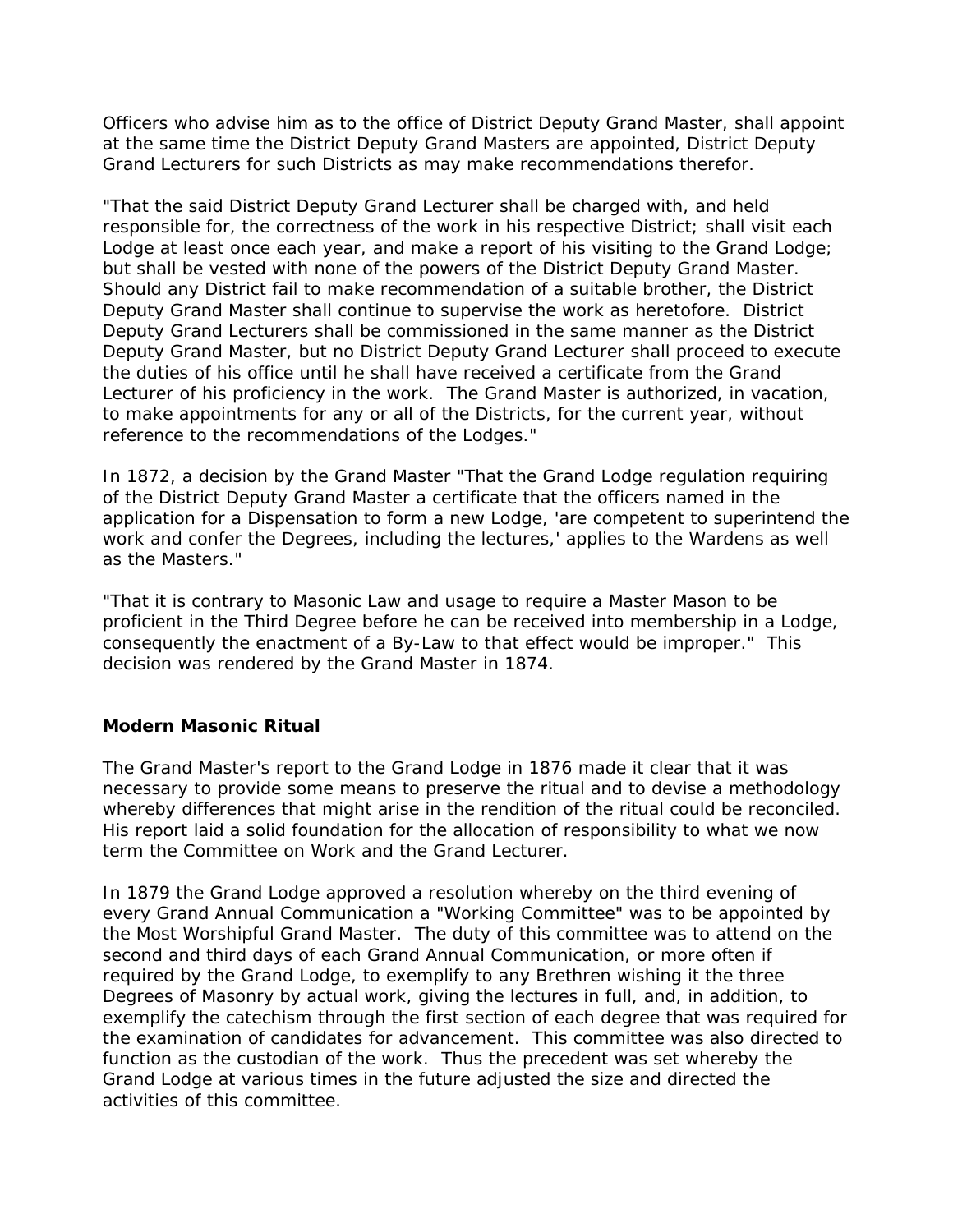In 1882 Grand Lodge acted to authorize the Working Committee to meet in the City of Richmond on the Thursday preceding the meeting of the Grand Lodge, with the Committee on Finance and Investment providing "for the payment of three days expenses for such members. . . ." This Communication of the Grand Lodge also reaffirmed the duty of the Committee on Work to report to report to the Grand Lodge what difference if any, existed in the work between the members of the Committee, in order that the Grand Lodge might act intelligently on such matters as might be brought before it. Thus two more precedents, prevailing to this day, were established.

The relationship of the Grand Lecturer and the Deputy Grand Lecturer, the latter office being unfilled at times, to the Grand Working Committee was spelled out in 1880 when the Grand Lodge took action that provided: FIRST: That immediately after the election of officers, annually, the Grand Master shall appoint a Grand Lecturer and Deputy Grand Lecturer, whose duty it shall be to visit and instruct the Lodges and members thereof when requested so to do.

SECOND: That in their instructions they shall conform to the Ancient York Ritual, as taught by the Grand Working Committee, and revised and adopted by the Grand Lodge in 1855, and to the laws of the same, as contained in the Virginia Text Book.THIRD: The Grand Lecturer and the Deputy Grand Lecturer shall be ex-officio members of the Grand Working Committee, and the Grand Lecturer shall be the Chairman of said Committee.

FOURTH: That the Grand Lecturer and Deputy Grand Lecturer shall receive as compensation for their services the sum of five dollars per day while engaged in Lecturing or travelling to and from said Lodges or members, such expenses to be paid by the Lodges or parties to whom such services are rendered.

FIFTH: That on such visits of instruction, if said Grand Lecturer or Deputy Grand Lecturer shall discover any moral or Masonic irregularity among the members of such Lodges, or in the Lodges themselves, he shall report the same to the District Deputy Grand Master of the District.

SIXTH: That they shall, annually, on the first night of each Grand Annual Communication, make a report in writing of their acts and doings during the year, and

SEVENTH: That in order to promote the efficiency of the Subordinate Lodge and to instruct them in the work, the Grand Master shall visit the subordinate Lodges and instruct them, or he may require the Grand Lecturer or the Deputy Grand Lecturer to visit and instruct any Subordinate Lodge, in which case, the expense attending such visitation shall be paid by the Grand Treasurer on the order of the Grand Master; provided that the expense to the Grand Lodge under this Section shall not exceed \$300.00 per year.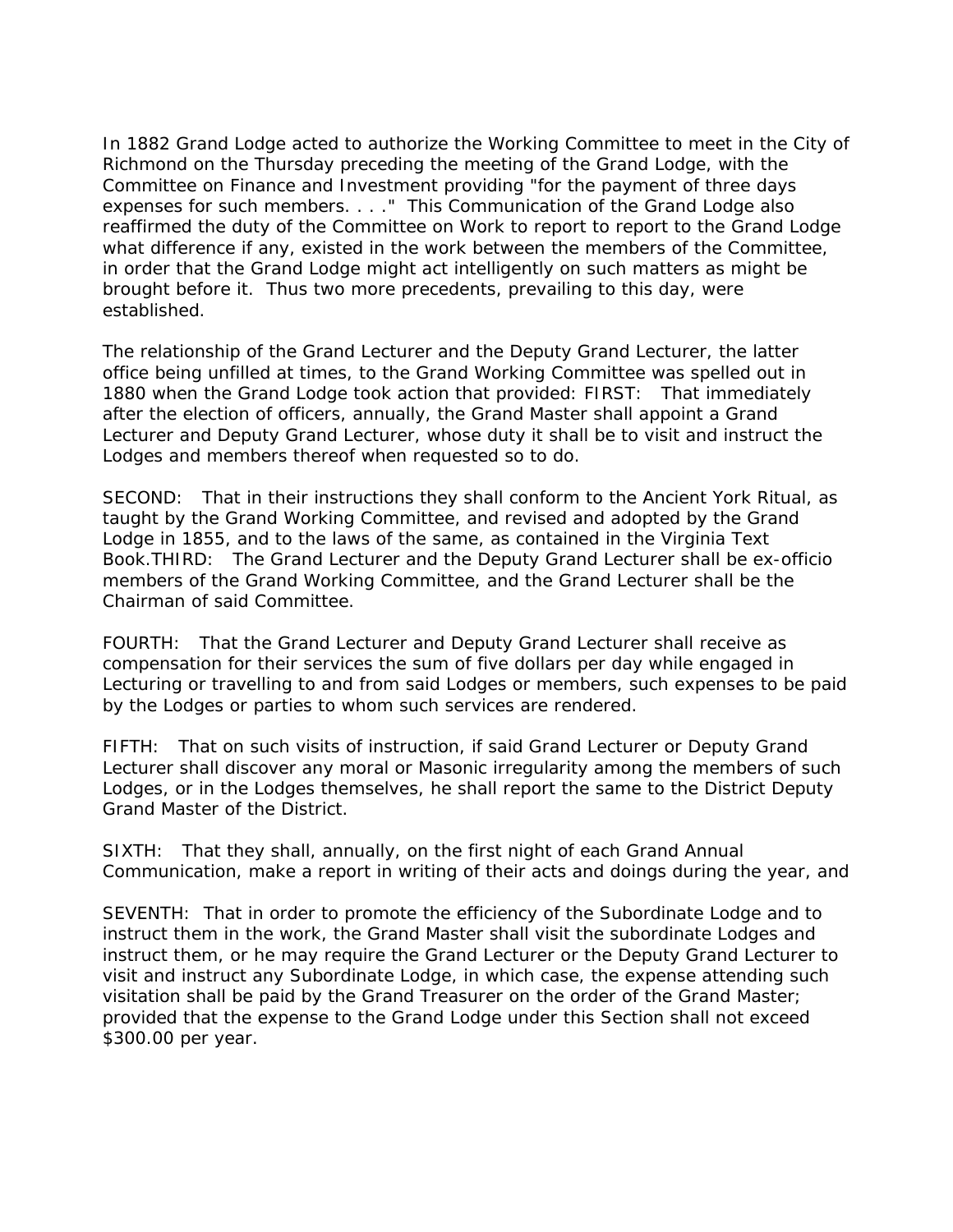In its actions in 1880 the Grand Lodge established the precedents which were to govern the relationship of the Grand Lecturer to the Grand Lodge and the Subordinate Lodges from that time on to the present. At the Grand Annual Communication in 1905 the Grand Lodge authorized the division of the State into six lecturing divisions, to be served by six appointed lecturers, one of which was the Grand Lecturer. At this Communication the Grand Lodge also authorized the expansion of the "Working Committee", now called the Committee on Work, to 12 members in order to include the six lecturers, with the Grand Lecturer serving as Chairman. This pattern prevailed until 1922, at which time Grand Lodge specified that one lecturer and one committeeman "shall be appointed from each lecturing district."

Grand Lodge in 1950 increased the Lecturing Divisions from six to nine, and the Committee on Work was increased to consist of "the Grand Lecturer and eleven other members." In this action the Grand Lodge stipulated that one Division Lecturer and one Lecturer shall be appointed from each Lecturing Division by the Grand Master, except that in Division 1 a Division Lecturer and two lecturers shall be appointed, one of whom shall reside on the Eastern Shore of Virginia, and in Division 9 two lecturers shall be appointed.

In 1961 Grand Lodge approved a modification to its law concerning the Grand Lecturer and the Committee on Work. Section 1.87, which governs these matters, was modified to read: "At each Annual Communication the Grand Master shall appoint a Grand Lecturer, one Division Lecturer from each Lecturing Division, as specified in Section 1.92 hereof, and a number of Lecturers, which, including the Division Lecturer, shall be one for each eighteen Lodges or major fraction thereof, located within the boundaries of each of the Lecturing Divisions. The Grand Master may appoint an assistant Grand Lecturer, but neither he nor the Grand Lecturer shall be included as a Grand Lecturer or Division Lecturer of any Division. The Grand Lecturer shall be Chairman, and the Division Lecturer, Lecturers, and Assistant Grand Lecturer, if he be appointed, shall compose the Committee on Work, and they shall be endowed with the functions of Custodians of the Work." At this time it was also determined that "The Grand Lecturer and members of the Committee on Work shall be charged with the duty of examining Wardens and issuing to those proficient in the work, as taught by the Committee on Work, such certificates as may be required for election to any office in a subordinate Lodge as hereinafter provided by law or resolution of the Grand Lodge.

It is interesting to note that with the exception of Virginia's participation in the Baltimore Convention, the Grand Lodge has refrained from entering into ritualistic arrangements with other jurisdictions. In 1906 for example, the Committee on Propositions studied a communication received from the Grand Lodge of Colorado, the primary thrust of which was a proposal to establish a collegium of Grand Lecturers for the purpose of unifying the esoteric and exoteric work of the several Grand Lodges of the United States. The Committee reported that such action was not feasible or desirable, and it therefore recommended that no action be taken in regard to this matter.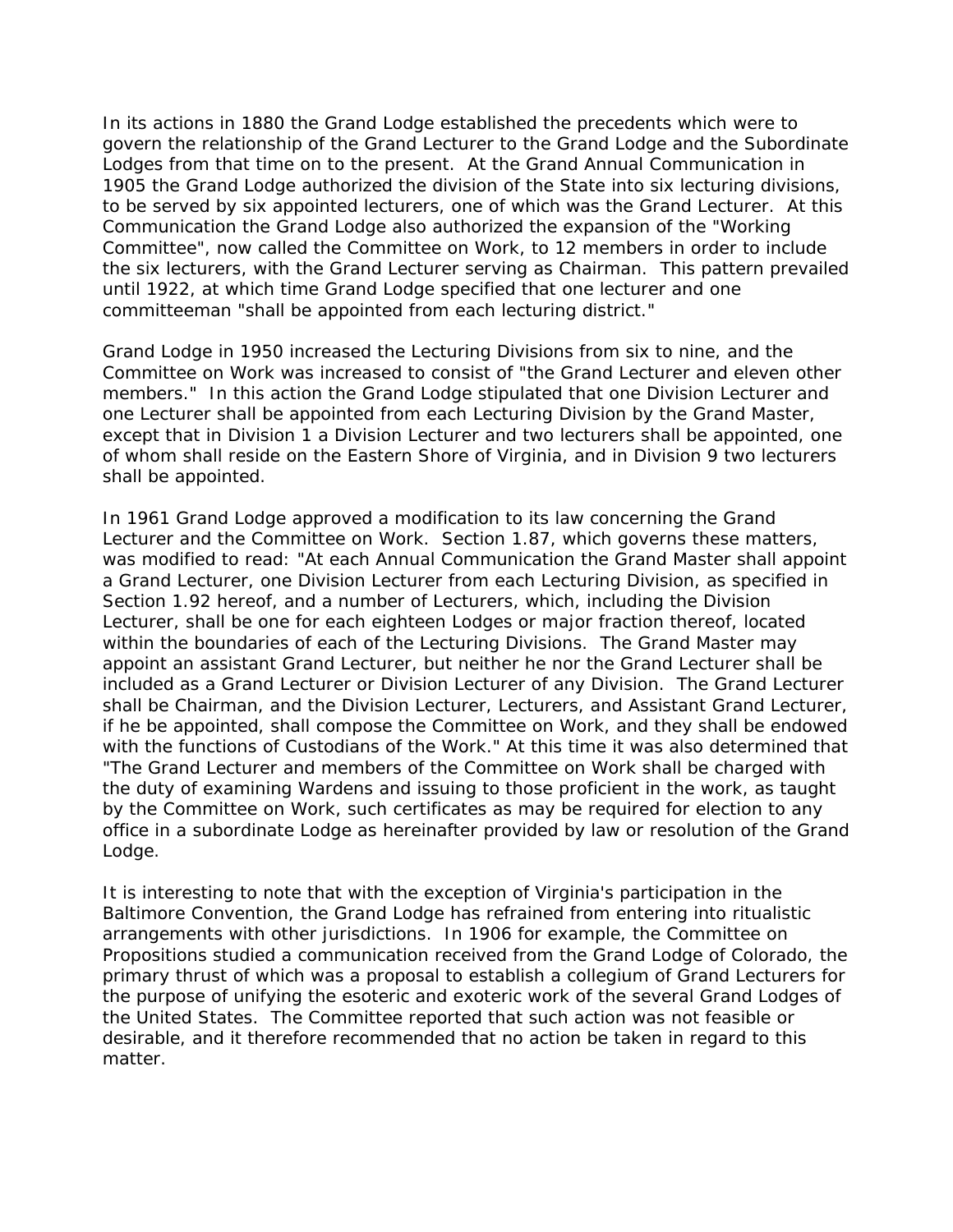Most Worshipful James H. Price, Grand Master in 1923, made his mark on the teaching of the ritual in Virginia. He recommended that the Committee on Work, in conjunction with the Committee on Jurisprudence, provide some means of making it obligatory for newly made Masons to attain a mastery of the catechism in the Master's Degree. "The average Mason, in his anxiety to pass on to the so-called higher things," he said, "makes no effort to familiarize himself with the climax and conclusion of our Masonic structure, and knows nothing of the Master's Degree. It might be made the duty of the Master to see that every Mason is required to learn this catechism, and a blank could be provided for the secretary, who would be required to include this item in his annual report."

Price's remarks led Grand Lodge to adopt a resolution in 1924 which was to be read by the Master to the Candidate at the conclusion of the Charge as follows: "My brother (or brethren): The Grand Lecturer and District Deputy Grand Masters emphasize the teaching of the catechism of the Master Mason's Degree in each of the subordinate Lodges. The Grand Lodge of Virginia urges the stationed officers of the Subordinate Lodges to use their influence to induce those who are raised to the sublime degree of Master Mason to learn the catechism of the Master Mason's Degree. The Master of each Subordinate Lodge shall read this resolution to every brother who is raised to the sublime degree of Master Mason."

In 1925 the Grand Lodge amended and reenacted the then Section 165 to read: "No brother can be installed as Master of a Lodge until he shall have received the Degree of Past Master, and shall have received from the Grand Lecturer or Division Lecturer a certificate certifying that he is qualified to confer all the degrees, but this provision shall not become effective until the annual election of officers in 1926."

In 1928 the Grand Lodge considered an amendment to this Section which would have included the lectures as part of the requirement for a certificate. However, the result was the elimination of the certificate entirely. The new Section 165, as amended and reenacted, read: "No brother can be installed as Master or Warden, nor occupy such office in a Lodge under Dispensation, until he shall have received the Degree of Past Master."

The Grand Lodge amended and reenacted Section 165 in 1929 by adding: "Effective at the annual election of officers in December 1929 and thereafter, no brother shall be installed Master of a Lodge unless he is able to confer the first section of the three Degrees and the second section of the Master Mason's Degree and has a certificate from the Grand Lecturer or a Division Lecturer." The Grand Lodge also stipulated at that time that "Effective at the annual election of officers in December 1931 and thereafter, no brother shall be installed Master of a Lodge unless he is able to confer the three Degrees, including the lectures, and has a certificate from the Grand or Division Lecturer showing him qualified." In 1935 the Grand Lodge eliminated the part of Section 165 which required the lectures in order to qualify for the certificate. In 1945, the certificate issue was again raised, this time resulting in action to require that the certificate be issued not more than one year prior to election.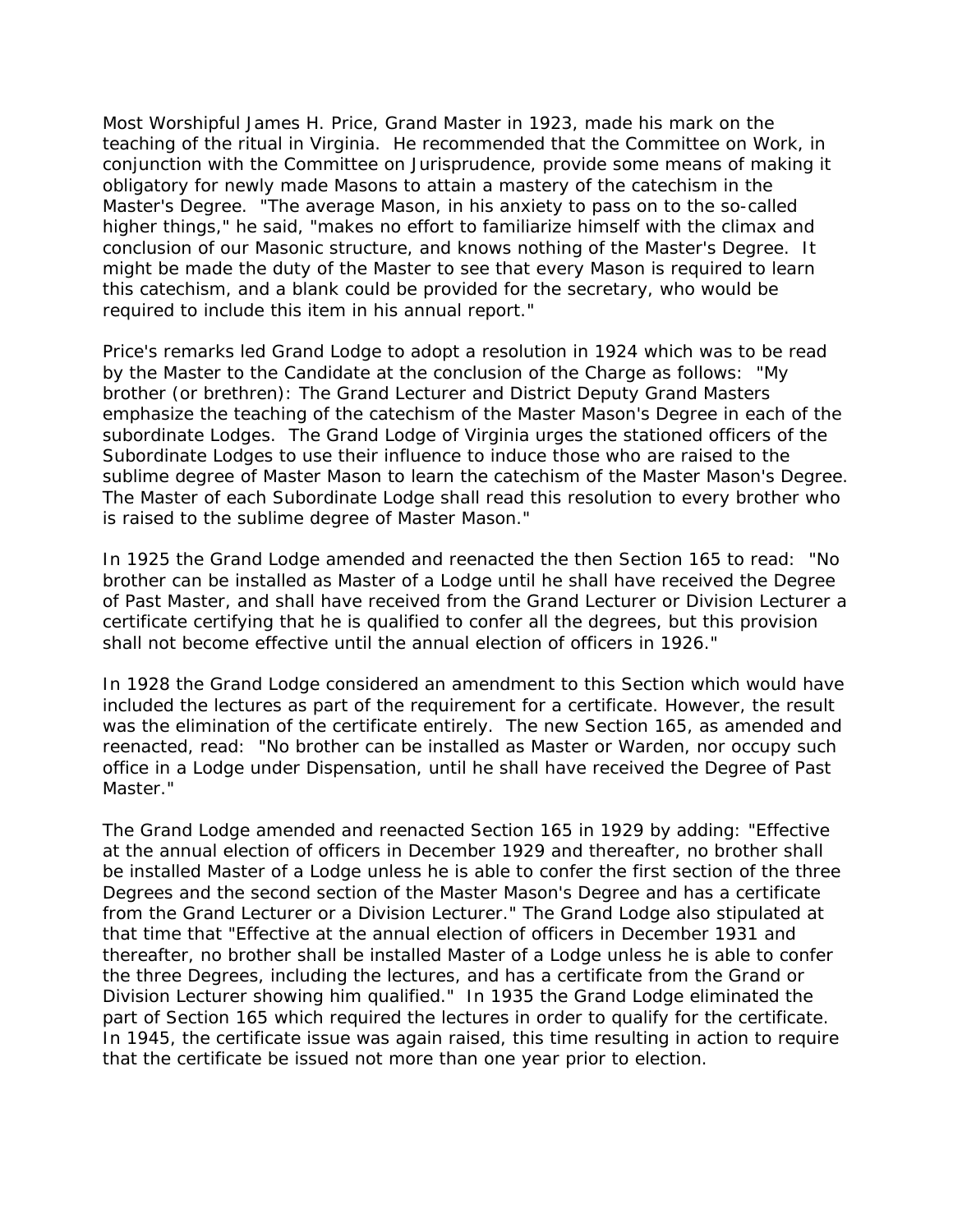The Grand Lodge amended and reenacted Section 126 in 1947 to read: No Lodge shall, without dispensation from the Grand Master, make more than five Entered Apprentices, or Fellowcrafts, or Master Masons at one Communication."

In 1956 the Grand Lodge adopted a prayer to be used at the installation of officers. In that year it also agreed to modify the funeral service so that it might be used other than at the grave site. This change was made by the insertion or substitution of appropriate words. The word "grave' was changed to "body" with regard to the apron.

Also, the words "with the body" were substituted for "grave" at the close of the apron portion. The words "the grave" in the committal ceremony were changed to "his maker". In the prayer of the Chaplain, the word "grave" was changed to "mortal remains". However, Grand Lodge went on record by recommending ". . . that the graveside service be used in every instance possible."

In 1957 the Grand Lodge agreed to a charge to be used in the installation of the Chaplain. It also adopted a conclusion for the installation ceremony by acceptance of the Marshal's proclamation, to wit: "In the name of the Most Worshipful Grand Lodge of Ancient, Free, and Accepted Masons of the Commonwealth of Virginia, I proclaim the officers of \_\_\_\_\_\_\_\_ Lodge No.\_\_\_\_\_ duly installed and the Lodge properly constituted for the ensuing year."

A new Memorial Service was presented jointly by the Grand Master and the Grand Lodge Committee on Work and accepted by the Grand Lodge in 1961.

In 1962 the Grand Lodge adopted the Tiler's oath as follows: "I, \_\_\_\_\_\_\_ hereon solemnly swear that I have been regularly initiated, passed, and raised to the Sublime Degree of Master Mason in a just and legally constituted Master Mason's Lodge; that I am not now suspended or expelled and know of no reason why I should be." In addition, the Grand Lodge in that year approved a benediction for use with the funeral service when it was not given by the minister.

In 1968 the Grand Lodge agreed that the instructions given by the Worshipful Master after the candidate is conducted out of the lodge room at the conclusion of the first section of the Master Mason's Degree should include an admonishment to retain the solemnity of the Degree. In this year on recommendation of the Committee on Work, a new Memorial Service to be used in a tiled lodge was also adopted by Grand Lodge.

In 1970, the Grand Lodge adopted a ceremony for the Consecration of a Lodge Hall and adopted an optional Evening Memorial Service. The next year it approved a resolution allowing a Lodge of Sorrow to be opened and closed only once a year.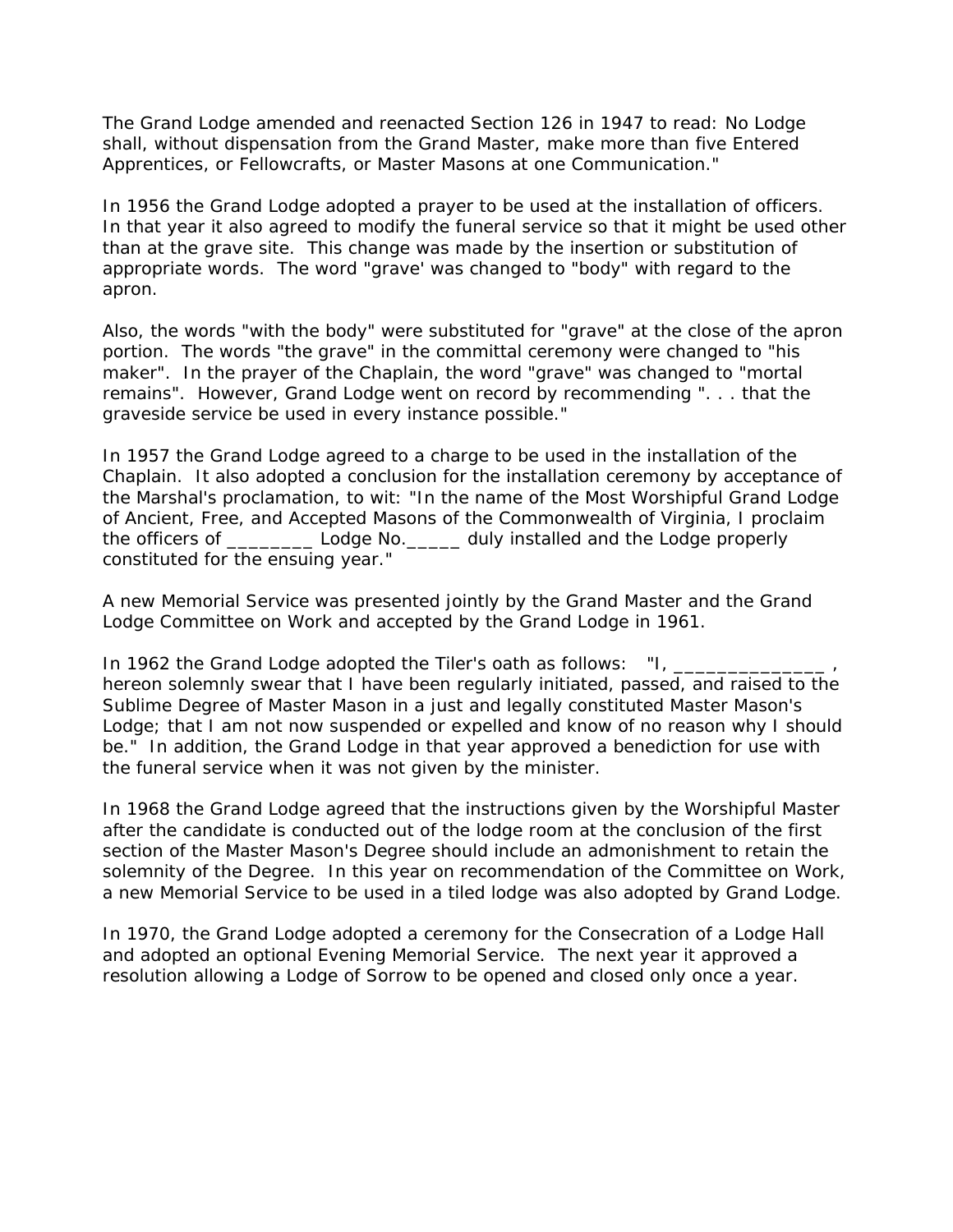# **Grand Lecturers of Virginia**

The first Virginia Mason to have the title of Grand Lecturer was James Cushman, who was appointed by Grand Master Dr. John H. Purdie. He was apparently an associate of Jeremy Ladd Cross, of Connecticut, who came to Virginia in 1819 and exemplified the ritual to the Grand Lodge, the Grand Chapter of Royal Arch Masons and thereafter organized the Grand Council of Royal and Select Masters.

The office of Grand Lecturer was filled by Cushman for two or three years and, since he was authorized to visit only on invitation and to be paid only by the voluntary contributions by the Lodges, the post fell into disuse and a resolution was adopted to discontinue the office in 1823.

In 1841 the next Grand Lecturer was appointed after Cushman some twenty years earlier. He was James D. McCabe. He served a second term in 1842 in this same office.

In 1843 a Convention of Masons met in Baltimore and Dr. John Dove, Grand Secretary of Virginia, was elected its President.

This convention conceived its duty to be that of establishing a uniform mode of working and "to recommend such measures as shall tend to the elevation of this Order to its due degree of respect throughout the world at large." Four Committees were appointed to consider (a) the Work and Lectures, (b) the funeral service, (c) Ceremonies of Consecration and Installation, and (d) Masonic jurisprudence.

The report of this Convention was a 65 page document which contained the work of a non-esoteric nature adopted by the convention, including the funeral service, and the ceremonies of consecration and installation.

On December 14, 1843 the Grand Lodge adopted the work of the Convention as the official work of Virginia and ordered all subordinate Lodges to abide thereby. Thus for the first time in its history Virginia had a ritual which was adopted by official action.

After hearing the report of Dr. Dove in 1843, the Grand Master appointed two Grand Lecturers, James D. McCabe for the Eastern District and Levi L. Stevenson for the Western District. Stevenson made a recommendation in 1844 that the Grand Lecturer for the Western District be not appointed. The Grand Master appointed both of them, however, paying no attention to the recommendation.

In 1845 the Rev. James D. McCabe informed the Grand Lodge that he was unable to discharge the duties of the office of any Lodge. Levi L. Stevenson was appointed as the Grand Lecturer and served in that post for seven years, through 1852. There was no Committee on Work, the Grand Lecturer simply taught the work in the Lodges that requested him to do so.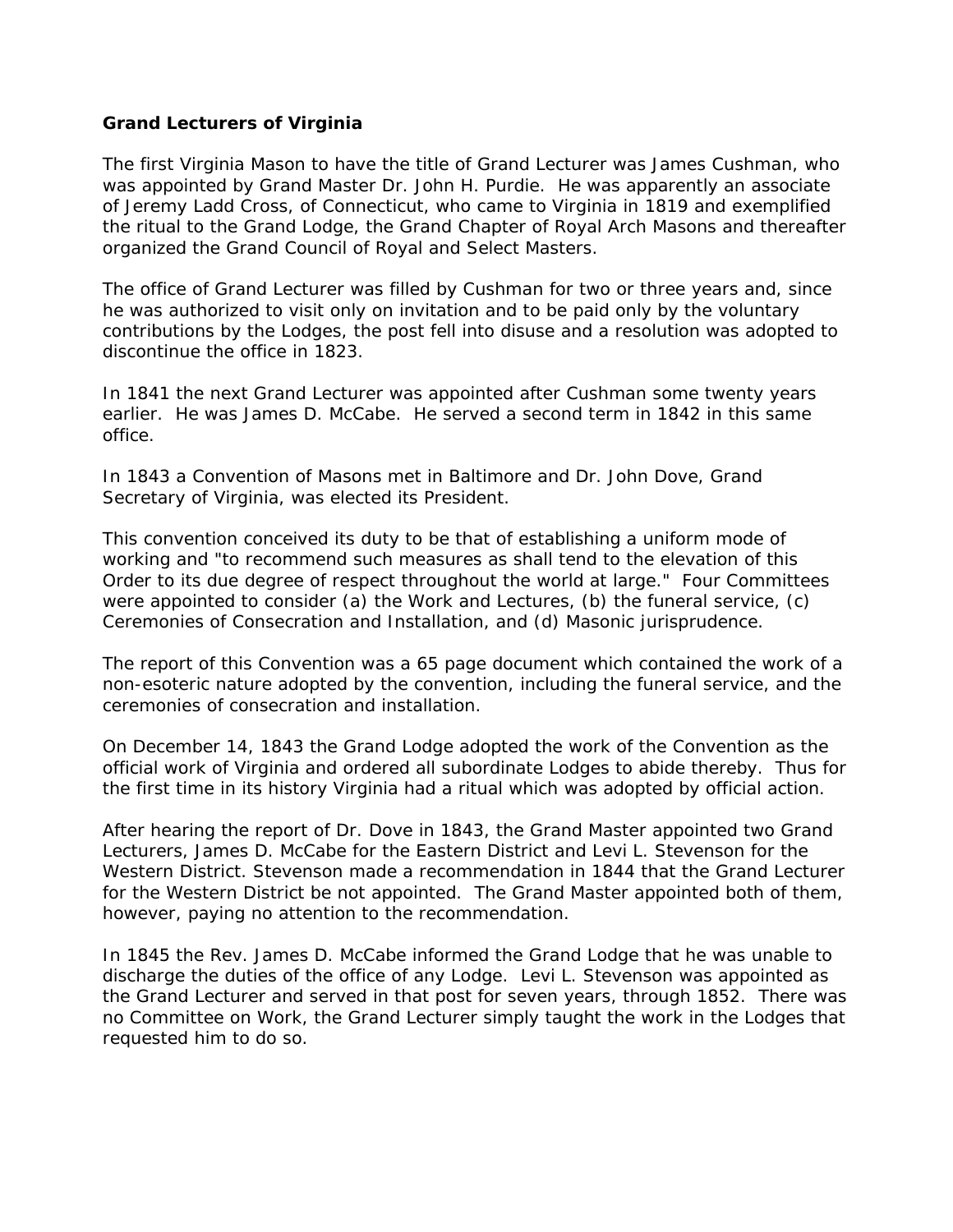Powhatan B. Starke, of Petersburg, was appointed Grand Lecturer in 1853, but as far as the record shows he did not serve in that office. Starke was followed by James Evans, being appointed in 1853 and serving until 1872, when he resigned. He was reappointed in 1876 and served through 1880. J. R. Dowell was appointed Grand Lecturer in 1872 and served until 1876 when he died. William Lovenstein was the fifth Grand Lecturer, serving from 1881 through 1882. The next Grand Lecturer was Peyton S. Coles, who was appointed in 1883 and served through the year 1887.

In December 1887, the Grand Lodge at its Annual Communication laid off the State into four divisions, each of which was to have a Lecturer , and the Working Committee would be composed of these four Lecturers and five other brethren to be appointed by the Grand Master. One of the four Lecturers would also be named Grand Lecturer. Under this new District or Division system the first Grand Lecturer was J. C. Little. Appointed to serve with him as Lecturers were Harry B. Owens, Francis H. Hill, and George W. Wright. Little served for two years, 1887 and 1888.

George W. Wright was appointed Grand Lecturer in 1889. The brother added as a Lecturer in Little's place was John Clopton. Wright served until 1893 when he was elected Grand Junior Deacon.

In 1893 George W. Carrington was named Grand Lecturer, he having been appointed a Lecturer in 1891. He served until 1895 when he was elected Grand Secretary in December of that year.

The tenth brother to be Grand Lecturer was William E. Turner, but he died during the year and H. B. Owens was appointed by Grand Master Fitzgerald to succeed him. He served until December 1896 as Grand Lecturer.

C. G. Davis was appointed Grand Lecturer in 1897 and served until 1902. Some changes were made in the requirements as to members of the Committee and James M. Clift was appointed a Lecturer in 1901.

William T. Rea was appointed Grand Lecturer in 1903 by Grand Master Thomas N. Davis to replace James M. Clift. He continued to serve as Grand Lecturer until 1910. During his tenure the Grand Lodge increased the number of Lecturing Divisions from four to six.

George W. Wright became Grand Lecturer a second time in 1910, he having been appointed a Lecturer after he completed his term as Grand Master. He was appointed Grand Lecturer upon the death of William T. Rea. He continued to serve as Grand Lecturer until his death in 1924. Two brethren served as Assistant Grand Lecturers with him: Most Worshipful E. L. Cunningham in 1921 and James M. Clift in 1923.

James M. Clift was again appointed Grand Lecturer when George W. Wright died. He served from 1924 until 1928 when he was elected Grand Secretary. He was succeeded in 1928 by Thomas C. Nelson who served as Grand Lecturer until ill health forced him to retire in 1936. Nelson was succeeded by Most Worshipful Ben W. Beach